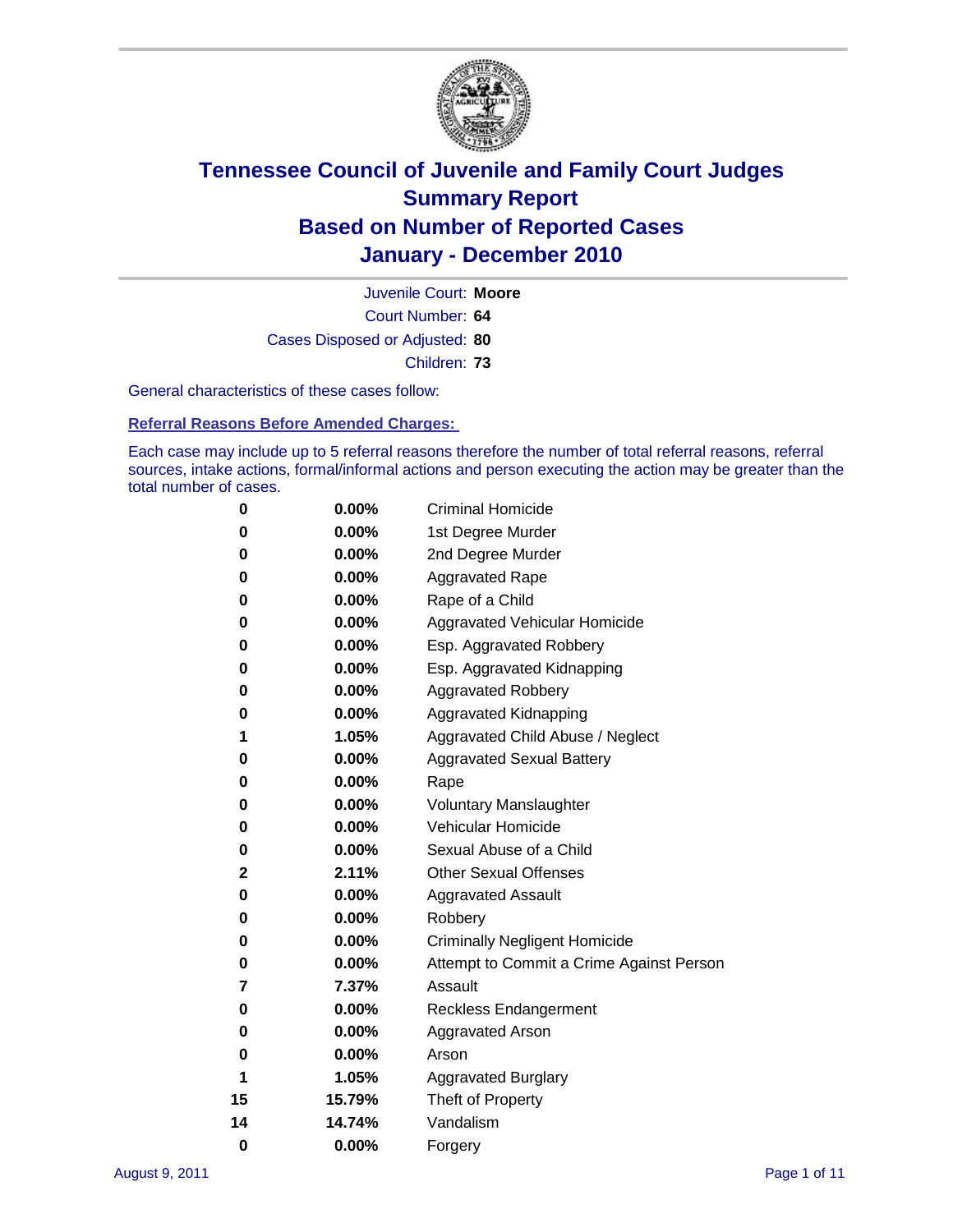

Court Number: **64** Juvenile Court: **Moore**

Cases Disposed or Adjusted: **80**

Children: **73**

#### **Referral Reasons Before Amended Charges:**

Each case may include up to 5 referral reasons therefore the number of total referral reasons, referral sources, intake actions, formal/informal actions and person executing the action may be greater than the total number of cases.

| 0 | 0.00%    | <b>Worthless Checks</b>                                     |
|---|----------|-------------------------------------------------------------|
| 0 | 0.00%    | Illegal Possession / Fraudulent Use of Credit / Debit Cards |
| 8 | 8.42%    | <b>Burglary</b>                                             |
| 0 | $0.00\%$ | Unauthorized Use of a Vehicle                               |
| 0 | $0.00\%$ | <b>Cruelty to Animals</b>                                   |
| 0 | $0.00\%$ | Sale of Controlled Substances                               |
| 0 | $0.00\%$ | <b>Other Drug Offenses</b>                                  |
| 5 | 5.26%    | <b>Possession of Controlled Substances</b>                  |
| 0 | $0.00\%$ | <b>Criminal Attempt</b>                                     |
| 4 | 4.21%    | Carrying Weapons on School Property                         |
| 0 | 0.00%    | Unlawful Carrying / Possession of a Weapon                  |
| 0 | $0.00\%$ | <b>Evading Arrest</b>                                       |
| 0 | $0.00\%$ | Escape                                                      |
| 3 | 3.16%    | Driving Under Influence (DUI)                               |
| 5 | 5.26%    | Possession / Consumption of Alcohol                         |
| 0 | $0.00\%$ | Resisting Stop, Frisk, Halt, Arrest or Search               |
| 0 | $0.00\%$ | <b>Aggravated Criminal Trespass</b>                         |
| 0 | $0.00\%$ | Harassment                                                  |
| 0 | 0.00%    | Failure to Appear                                           |
| 0 | 0.00%    | Filing a False Police Report                                |
| 0 | 0.00%    | Criminal Impersonation                                      |
| 1 | 1.05%    | <b>Disorderly Conduct</b>                                   |
| 0 | 0.00%    | <b>Criminal Trespass</b>                                    |
| 1 | 1.05%    | <b>Public Intoxication</b>                                  |
| 0 | $0.00\%$ | Gambling                                                    |
| 2 | 2.11%    | Traffic                                                     |
| 4 | 4.21%    | <b>Local Ordinances</b>                                     |
| 0 | 0.00%    | Violation of Wildlife Regulations                           |
| 0 | $0.00\%$ | Contempt of Court                                           |
| 0 | 0.00%    | Violation of Probation                                      |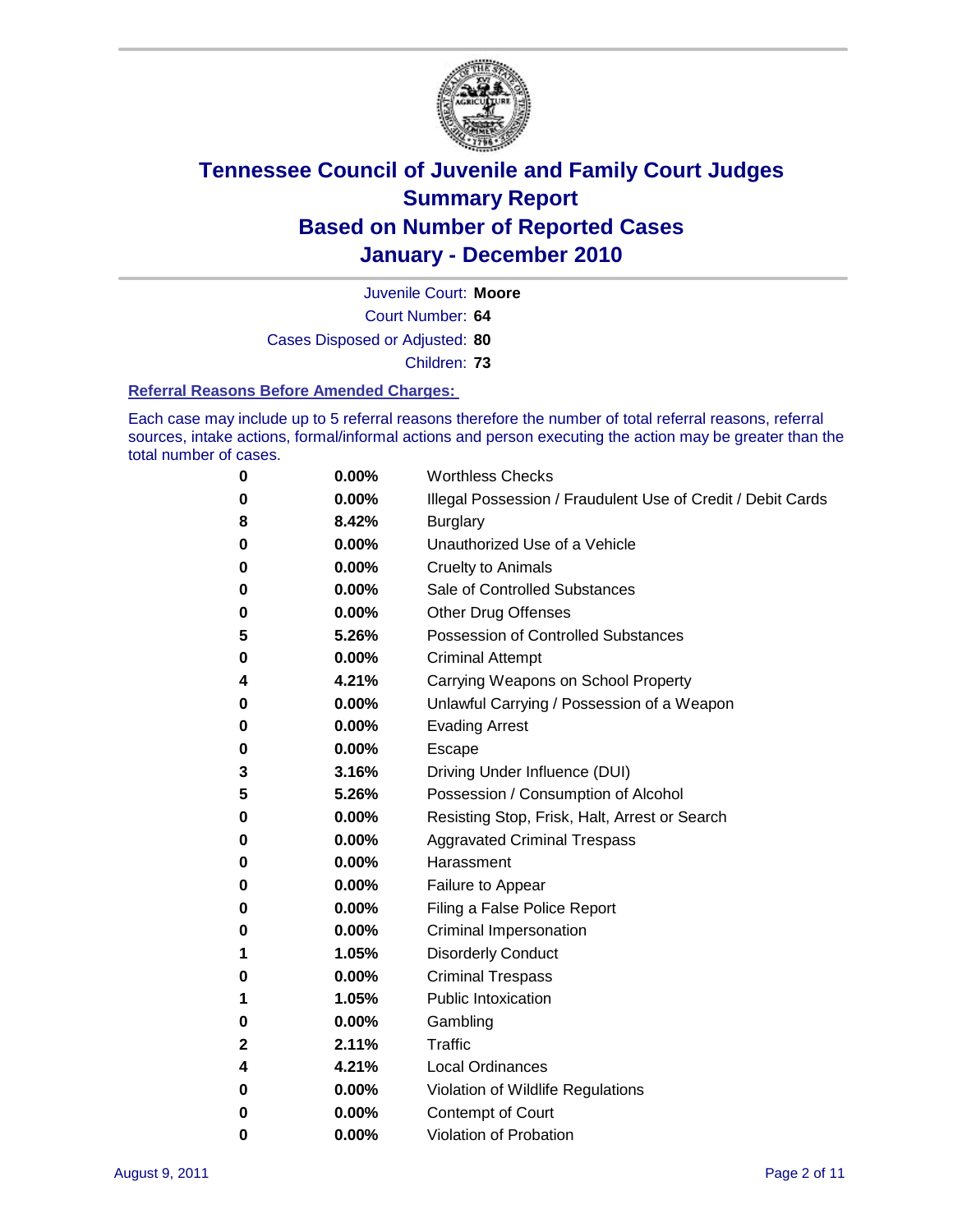

Court Number: **64** Juvenile Court: **Moore** Cases Disposed or Adjusted: **80** Children: **73**

#### **Referral Reasons Before Amended Charges:**

Each case may include up to 5 referral reasons therefore the number of total referral reasons, referral sources, intake actions, formal/informal actions and person executing the action may be greater than the total number of cases.

| 0            | 0.00%   | Violation of Aftercare                 |
|--------------|---------|----------------------------------------|
| 7            | 7.37%   | <b>Unruly Behavior</b>                 |
| 6            | 6.32%   | Truancy                                |
| 0            | 0.00%   | In-State Runaway                       |
| 0            | 0.00%   | Out-of-State Runaway                   |
| $\mathbf{2}$ | 2.11%   | Possession of Tobacco Products         |
| 0            | 0.00%   | Violation of a Valid Court Order       |
| 0            | 0.00%   | <b>Violation of Curfew</b>             |
| 0            | 0.00%   | Sexually Abused Child                  |
| 0            | 0.00%   | <b>Physically Abused Child</b>         |
| 4            | 4.21%   | Dependency / Neglect                   |
| 0            | 0.00%   | <b>Termination of Parental Rights</b>  |
| 0            | 0.00%   | <b>Violation of Pretrial Diversion</b> |
| 0            | 0.00%   | Violation of Informal Adjustment       |
| 0            | 0.00%   | <b>Judicial Review</b>                 |
| 0            | 0.00%   | <b>Administrative Review</b>           |
| 0            | 0.00%   | <b>Foster Care Review</b>              |
| 2            | 2.11%   | Custody                                |
| 0            | 0.00%   | Visitation                             |
| 0            | 0.00%   | Paternity / Legitimation               |
| 0            | 0.00%   | <b>Child Support</b>                   |
| 0            | 0.00%   | <b>Request for Medical Treatment</b>   |
| 0            | 0.00%   | <b>Consent to Marry</b>                |
| 1            | 1.05%   | Other                                  |
| 95           | 100.00% | <b>Total Referrals</b>                 |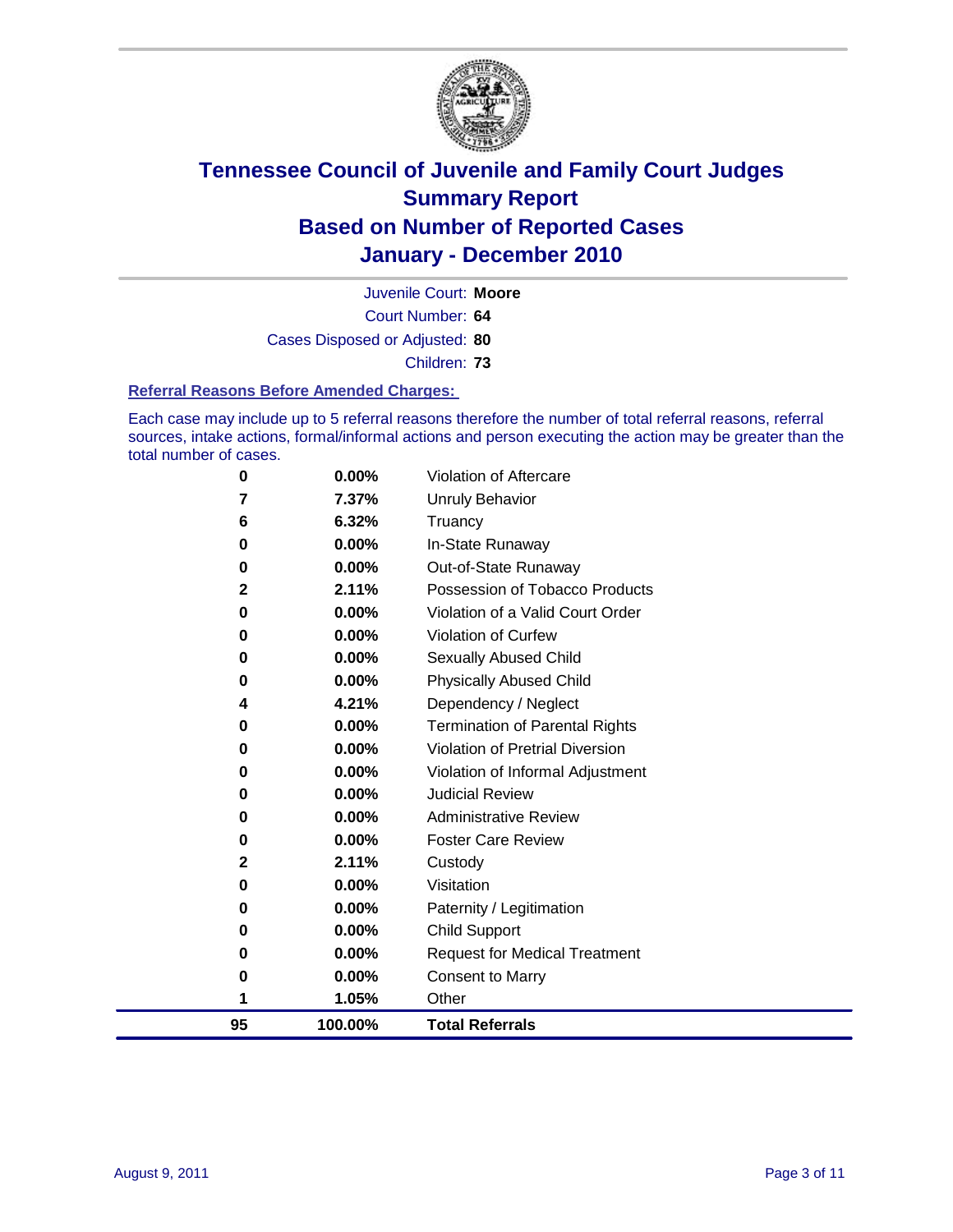

|                            | Juvenile Court: Moore          |                                   |  |  |  |
|----------------------------|--------------------------------|-----------------------------------|--|--|--|
|                            | Court Number: 64               |                                   |  |  |  |
|                            | Cases Disposed or Adjusted: 80 |                                   |  |  |  |
|                            |                                | Children: 73                      |  |  |  |
| <b>Referral Sources: 1</b> |                                |                                   |  |  |  |
| 86                         | 90.53%                         | Law Enforcement                   |  |  |  |
| 0                          | 0.00%                          | Parents                           |  |  |  |
| 0                          | 0.00%                          | Relatives                         |  |  |  |
| 0                          | $0.00\%$                       | Self                              |  |  |  |
| 1                          | 1.05%                          | School                            |  |  |  |
| 0                          | $0.00\%$                       | <b>CSA</b>                        |  |  |  |
| 6                          | 6.32%                          | <b>DCS</b>                        |  |  |  |
| 0                          | 0.00%                          | <b>Other State Department</b>     |  |  |  |
| 0                          | 0.00%                          | <b>District Attorney's Office</b> |  |  |  |
| 0                          | 0.00%                          | <b>Court Staff</b>                |  |  |  |
| $\bf{0}$                   | 0.00%                          | Social Agency                     |  |  |  |
| 1                          | 1.05%                          | <b>Other Court</b>                |  |  |  |
| 0                          | $0.00\%$                       | Victim                            |  |  |  |
| 1                          | 1.05%                          | Child & Parent                    |  |  |  |
| 0                          | 0.00%                          | Hospital                          |  |  |  |
| $\bf{0}$                   | 0.00%                          | Unknown                           |  |  |  |
| $\bf{0}$                   | 0.00%                          | Other                             |  |  |  |
| 95                         | 100.00%                        | <b>Total Referral Sources</b>     |  |  |  |

### **Age of Child at Referral: 2**

| 0  | 0.00%  | <b>Unknown</b>     |
|----|--------|--------------------|
| 0  | 0.00%  | Ages 19 and Over   |
| 25 | 34.25% | Ages 17 through 18 |
| 28 | 38.36% | Ages 15 through 16 |
| 12 | 16.44% | Ages 13 through 14 |
| 5  | 6.85%  | Ages 11 through 12 |
| 3  | 4.11%  | Ages 10 and Under  |
|    |        |                    |

<sup>1</sup> If different than number of Referral Reasons (95), verify accuracy of your court's data.

<sup>2</sup> One child could be counted in multiple categories, verify accuracy of your court's data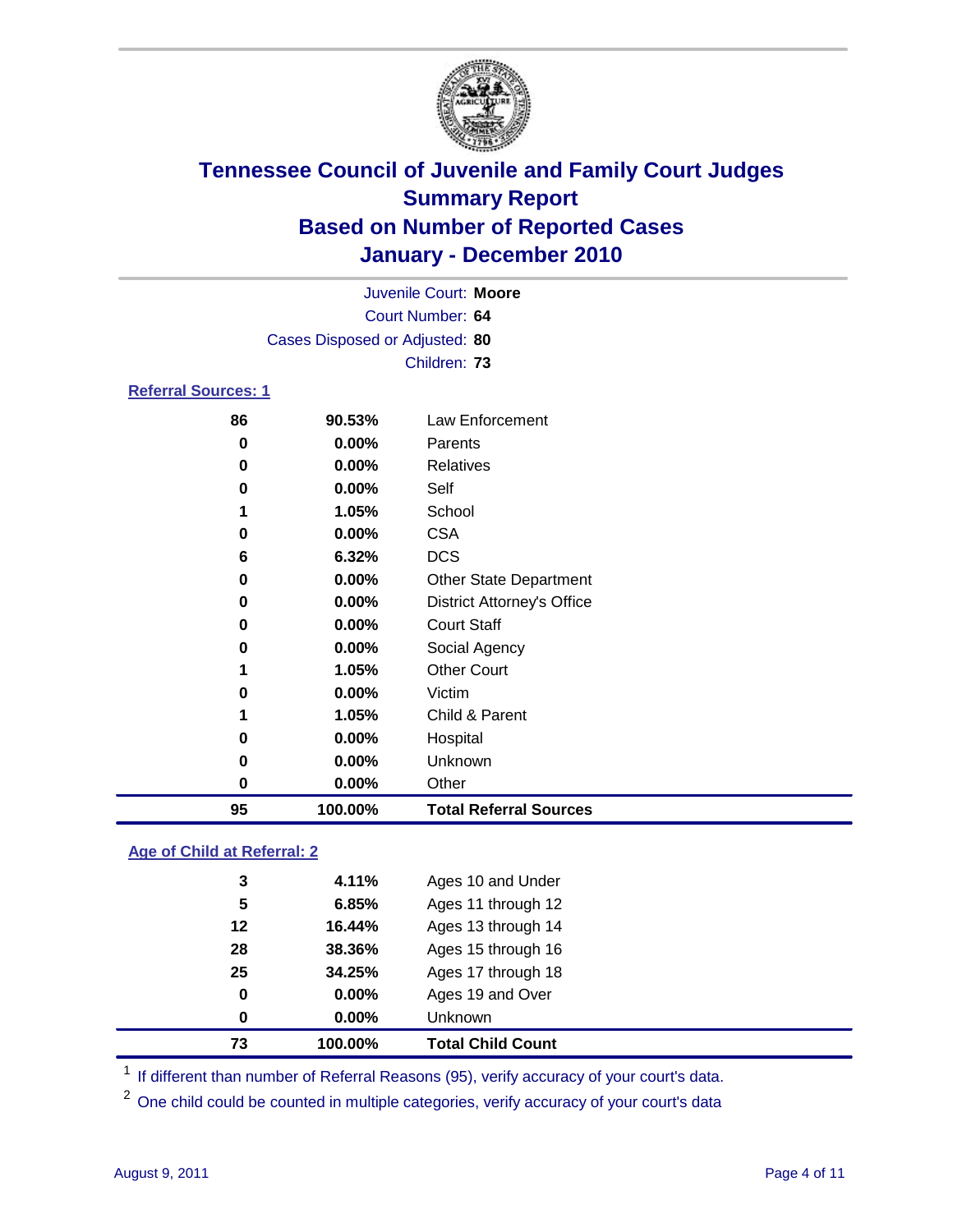

| Juvenile Court: Moore                   |                                |                          |  |  |  |
|-----------------------------------------|--------------------------------|--------------------------|--|--|--|
|                                         | Court Number: 64               |                          |  |  |  |
|                                         | Cases Disposed or Adjusted: 80 |                          |  |  |  |
|                                         |                                | Children: 73             |  |  |  |
| Sex of Child: 1                         |                                |                          |  |  |  |
| 52                                      | 71.23%                         | Male                     |  |  |  |
| 21                                      | 28.77%                         | Female                   |  |  |  |
| $\mathbf 0$                             | 0.00%                          | Unknown                  |  |  |  |
| 73                                      | 100.00%                        | <b>Total Child Count</b> |  |  |  |
| Race of Child: 1                        |                                |                          |  |  |  |
| 66                                      | 90.41%                         | White                    |  |  |  |
| $\mathbf 2$                             | 2.74%                          | African American         |  |  |  |
| 0                                       | 0.00%                          | Native American          |  |  |  |
| $\mathbf 0$                             | 0.00%                          | Asian                    |  |  |  |
| 5                                       | 6.85%                          | Mixed                    |  |  |  |
| 0                                       | 0.00%                          | Unknown                  |  |  |  |
| 73                                      | 100.00%                        | <b>Total Child Count</b> |  |  |  |
| <b>Hispanic Origin: 1</b>               |                                |                          |  |  |  |
| 3                                       | 4.11%                          | Yes                      |  |  |  |
| 69                                      | 94.52%                         | <b>No</b>                |  |  |  |
| 1                                       | 1.37%                          | Unknown                  |  |  |  |
| 73                                      | 100.00%                        | <b>Total Child Count</b> |  |  |  |
| <b>School Enrollment of Children: 1</b> |                                |                          |  |  |  |
| 70                                      | 95.89%                         | Yes                      |  |  |  |
| $\overline{\mathbf{2}}$                 | 2.74%                          | <b>No</b>                |  |  |  |
| 1                                       | 1.37%                          | Unknown                  |  |  |  |
| 73                                      | 100.00%                        | <b>Total Child Count</b> |  |  |  |

One child could be counted in multiple categories, verify accuracy of your court's data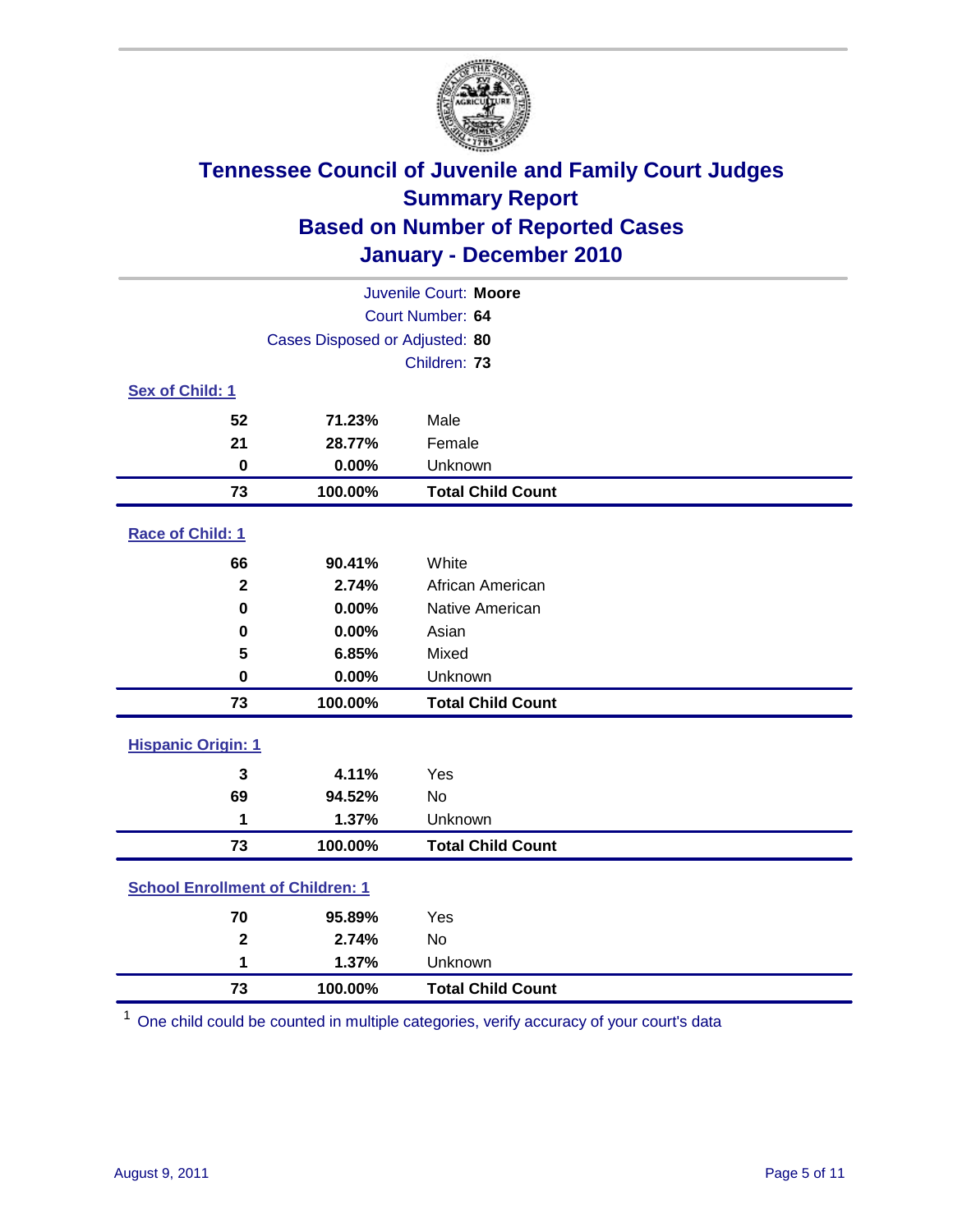

Court Number: **64** Juvenile Court: **Moore** Cases Disposed or Adjusted: **80** Children: **73 Living Arrangement of Child at Time of Referral: 1**

| 73 | 100.00%  | <b>Total Child Count</b>     |
|----|----------|------------------------------|
| 1  | 1.37%    | Other                        |
| 0  | $0.00\%$ | Unknown                      |
| 0  | $0.00\%$ | Independent                  |
| 0  | $0.00\%$ | In an Institution            |
| 0  | $0.00\%$ | In a Residential Center      |
| 0  | $0.00\%$ | In a Group Home              |
| 0  | $0.00\%$ | With Foster Family           |
| 0  | $0.00\%$ | <b>With Adoptive Parents</b> |
| 9  | 12.33%   | <b>With Relatives</b>        |
| 11 | 15.07%   | With Father                  |
| 25 | 34.25%   | With Mother                  |
| 11 | 15.07%   | With Mother and Stepfather   |
| 1  | 1.37%    | With Father and Stepmother   |
| 15 | 20.55%   | With Both Biological Parents |

### **Type of Detention: 2**

| 80 | 100.00%  | <b>Total Detention Count</b> |  |
|----|----------|------------------------------|--|
| 0  | 0.00%    | Other                        |  |
| 70 | 87.50%   | Does Not Apply               |  |
| 0  | $0.00\%$ | Unknown                      |  |
| 0  | $0.00\%$ | <b>Psychiatric Hospital</b>  |  |
| 0  | 0.00%    | Jail - No Separation         |  |
| 0  | $0.00\%$ | Jail - Partial Separation    |  |
| 0  | $0.00\%$ | Jail - Complete Separation   |  |
| 10 | 12.50%   | Juvenile Detention Facility  |  |
| 0  | $0.00\%$ | Non-Secure Placement         |  |
|    |          |                              |  |

<sup>1</sup> One child could be counted in multiple categories, verify accuracy of your court's data

<sup>2</sup> If different than number of Cases (80) verify accuracy of your court's data.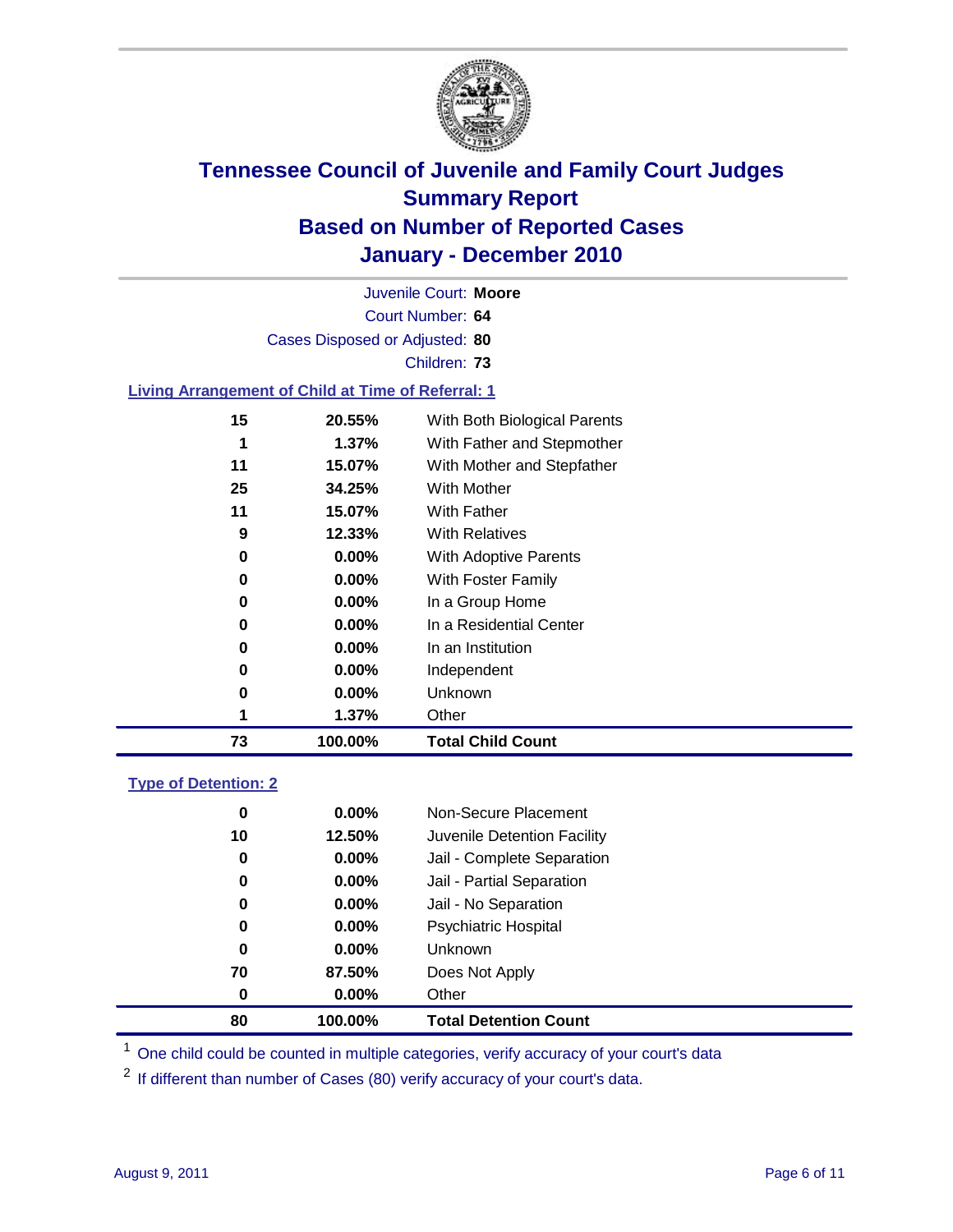

|                                                    | Juvenile Court: Moore          |                                      |  |  |  |
|----------------------------------------------------|--------------------------------|--------------------------------------|--|--|--|
|                                                    | Court Number: 64               |                                      |  |  |  |
|                                                    | Cases Disposed or Adjusted: 80 |                                      |  |  |  |
|                                                    |                                | Children: 73                         |  |  |  |
| <b>Placement After Secure Detention Hearing: 1</b> |                                |                                      |  |  |  |
| $\mathbf 2$                                        | 2.50%                          | Returned to Prior Living Arrangement |  |  |  |
| 1                                                  | 1.25%                          | Juvenile Detention Facility          |  |  |  |
| $\mathbf 2$                                        | 2.50%                          | Jail                                 |  |  |  |
| 0                                                  | 0.00%                          | Shelter / Group Home                 |  |  |  |
| 0                                                  | 0.00%                          | <b>Foster Family Home</b>            |  |  |  |
| 0                                                  | 0.00%                          | Psychiatric Hospital                 |  |  |  |
| $\bf{0}$                                           | 0.00%                          | Unknown                              |  |  |  |
| 73                                                 | 91.25%                         | Does Not Apply                       |  |  |  |
| $\mathbf 2$                                        | 2.50%                          | Other                                |  |  |  |
| 80                                                 | 100.00%                        | <b>Total Placement Count</b>         |  |  |  |
| <b>Intake Actions: 2</b>                           |                                |                                      |  |  |  |
| 94                                                 | 98.95%                         | <b>Petition Filed</b>                |  |  |  |
| 0                                                  | 0.00%                          | <b>Motion Filed</b>                  |  |  |  |
| 1                                                  | 1.05%                          | <b>Citation Processed</b>            |  |  |  |
| 0                                                  | 0.00%                          | Notification of Paternity Processed  |  |  |  |
| 0                                                  | 0.00%                          | Scheduling of Judicial Review        |  |  |  |
| 0                                                  |                                | Scheduling of Administrative Review  |  |  |  |
| 0                                                  | 0.00%                          |                                      |  |  |  |
|                                                    | 0.00%                          | Scheduling of Foster Care Review     |  |  |  |
| 0                                                  | 0.00%                          | Unknown                              |  |  |  |
| 0                                                  | 0.00%                          | Does Not Apply                       |  |  |  |
| 0                                                  | 0.00%                          | Other                                |  |  |  |

<sup>1</sup> If different than number of Cases (80) verify accuracy of your court's data.

<sup>2</sup> If different than number of Referral Reasons (95), verify accuracy of your court's data.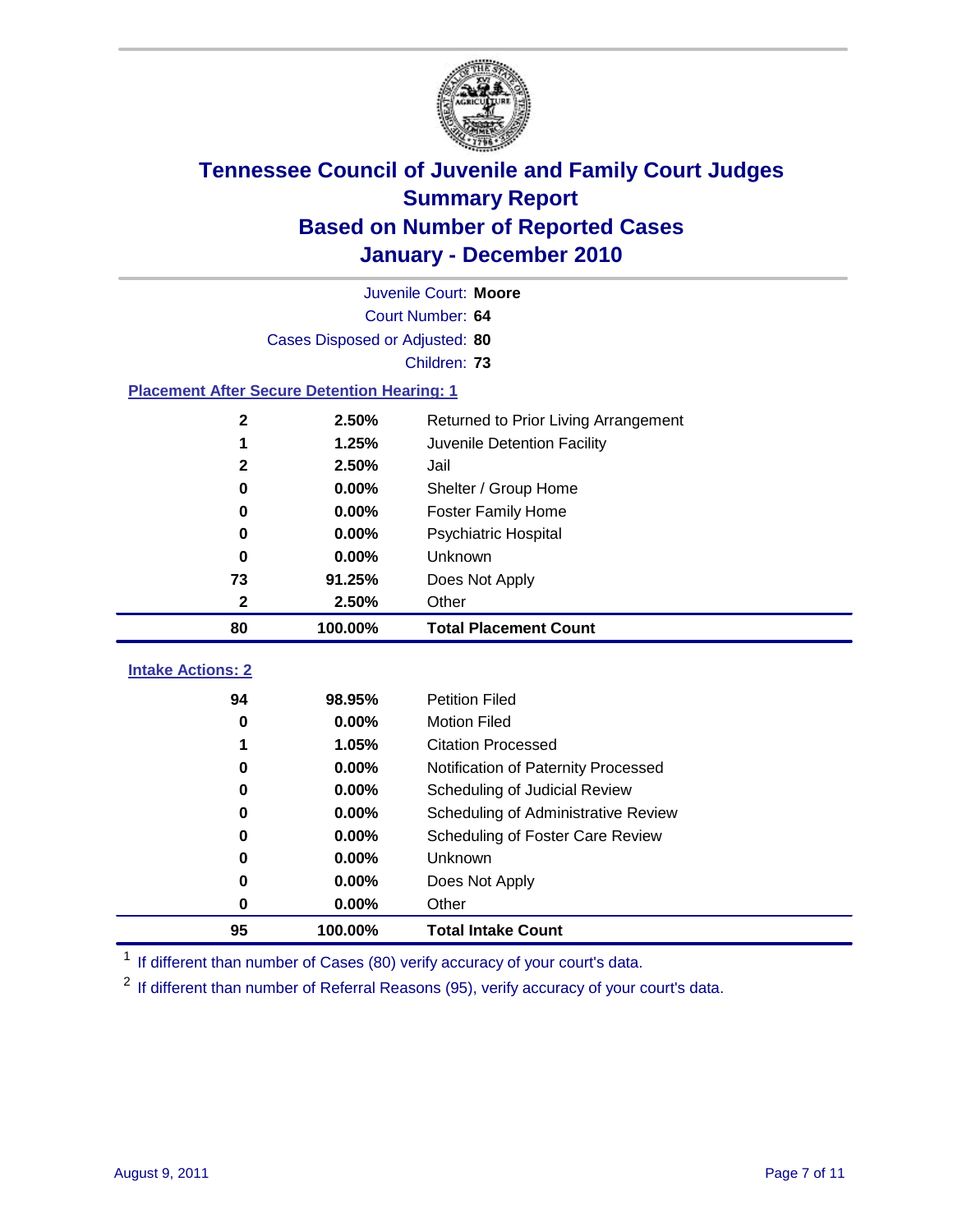

Court Number: **64** Juvenile Court: **Moore** Cases Disposed or Adjusted: **80** Children: **73**

#### **Last Grade Completed by Child: 1**

| 73       | 100.00%        | <b>Total Child Count</b>          |  |
|----------|----------------|-----------------------------------|--|
| $\bf{0}$ | 0.00%          | Other                             |  |
| 70       | 95.89%         | Unknown                           |  |
| 0        | 0.00%          | Never Attended School             |  |
| 0        | 0.00%          | Graduated                         |  |
| 0        | 0.00%          | <b>GED</b>                        |  |
| 0        | 0.00%          | Non-Graded Special Ed             |  |
| 0        | 0.00%          | 12th Grade                        |  |
| 0        | 0.00%          | 11th Grade                        |  |
|          | 1.37%          | 10th Grade                        |  |
| 0        | 0.00%          | 9th Grade                         |  |
| 1        | 1.37%          | 8th Grade                         |  |
| 0        | 0.00%          | 7th Grade                         |  |
| 1        | 1.37%          | 6th Grade                         |  |
| 0        | 0.00%          | 5th Grade                         |  |
| 0        | 0.00%          | 4th Grade                         |  |
| 0        | 0.00%          | 3rd Grade                         |  |
| 0        | 0.00%          | 2nd Grade                         |  |
| 0        | 0.00%          | 1st Grade                         |  |
| 0        | 0.00%          | Kindergarten                      |  |
| 0<br>0   | 0.00%<br>0.00% | Too Young for School<br>Preschool |  |

### **Enrolled in Special Education: 1**

| 94.52%<br>69  |
|---------------|
| 5.48%<br>4    |
| $0.00\%$<br>0 |
|               |

One child could be counted in multiple categories, verify accuracy of your court's data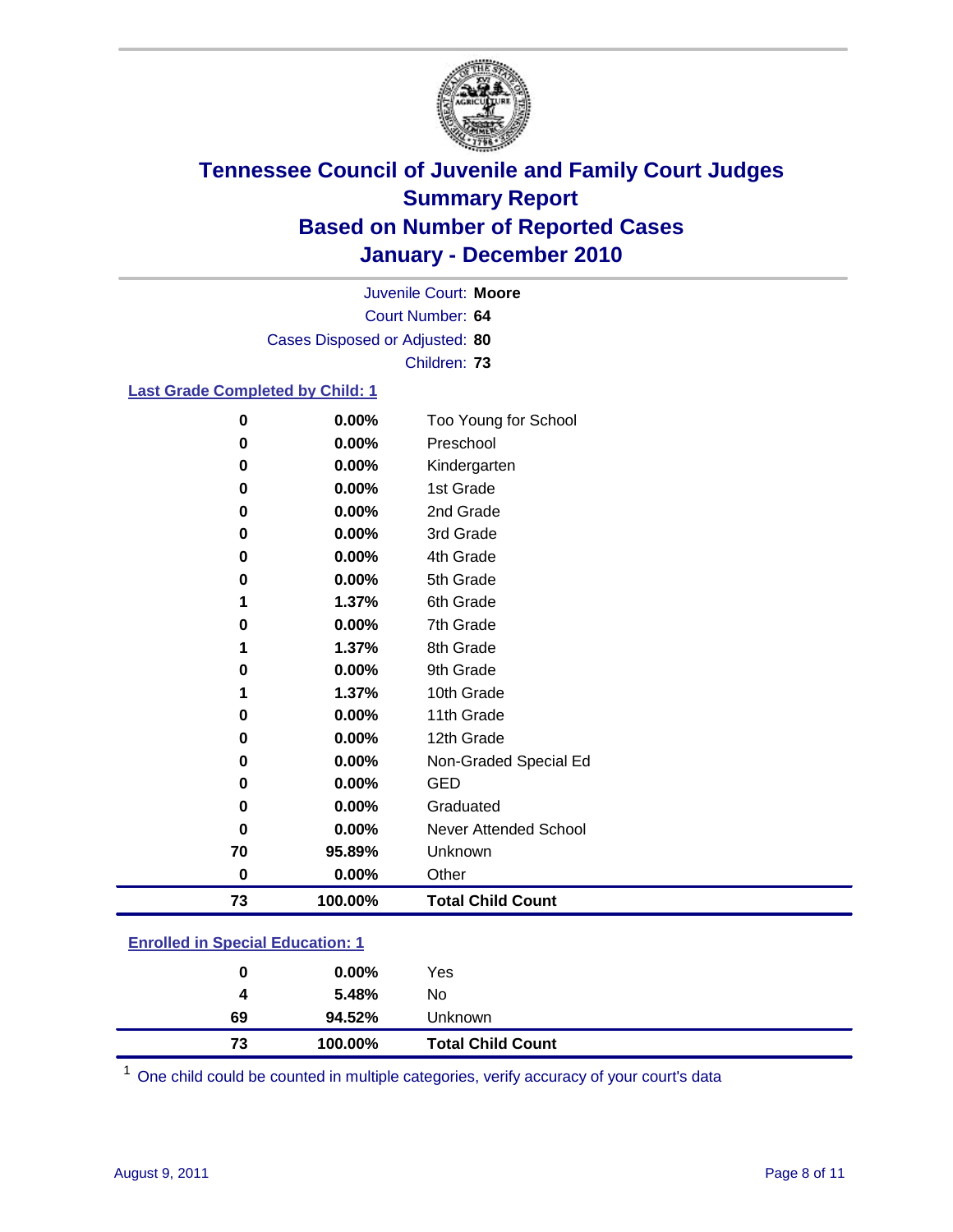

| Juvenile Court: Moore |                                |                           |  |  |  |  |
|-----------------------|--------------------------------|---------------------------|--|--|--|--|
|                       |                                | Court Number: 64          |  |  |  |  |
|                       | Cases Disposed or Adjusted: 80 |                           |  |  |  |  |
|                       |                                | Children: 73              |  |  |  |  |
|                       | <b>Action Executed By: 1</b>   |                           |  |  |  |  |
| 95                    | 100.00%                        | Judge                     |  |  |  |  |
| $\bf{0}$              | $0.00\%$                       | Magistrate                |  |  |  |  |
| 0                     | $0.00\%$                       | <b>YSO</b>                |  |  |  |  |
| 0                     | 0.00%                          | Other                     |  |  |  |  |
| 0                     | 0.00%                          | Unknown                   |  |  |  |  |
| 95                    | 100.00%                        | <b>Total Action Count</b> |  |  |  |  |

### **Formal / Informal Actions: 1**

| 15           | 15.79%   | Dismissed                                        |
|--------------|----------|--------------------------------------------------|
|              | 1.05%    | Retired / Nolle Prosequi                         |
| 14           | 14.74%   | <b>Complaint Substantiated Delinquent</b>        |
| 0            | 0.00%    | <b>Complaint Substantiated Status Offender</b>   |
| 3            | 3.16%    | <b>Complaint Substantiated Dependent/Neglect</b> |
| 0            | 0.00%    | <b>Complaint Substantiated Abused</b>            |
| 0            | $0.00\%$ | <b>Complaint Substantiated Mentally III</b>      |
|              | 1.05%    | Informal Adjustment                              |
| 6            | 6.32%    | <b>Pretrial Diversion</b>                        |
| 0            | 0.00%    | <b>Transfer to Adult Court Hearing</b>           |
|              | 7.37%    | Charges Cleared by Transfer to Adult Court       |
| $\mathbf{2}$ | 2.11%    | Special Proceeding                               |
| $\mathbf{2}$ | 2.11%    | <b>Review Concluded</b>                          |
| 32           | 33.68%   | Case Held Open                                   |
| 12           | 12.63%   | Other                                            |
| 0            | $0.00\%$ | Unknown                                          |
| 95           | 100.00%  | <b>Total Action Count</b>                        |

<sup>1</sup> If different than number of Referral Reasons (95), verify accuracy of your court's data.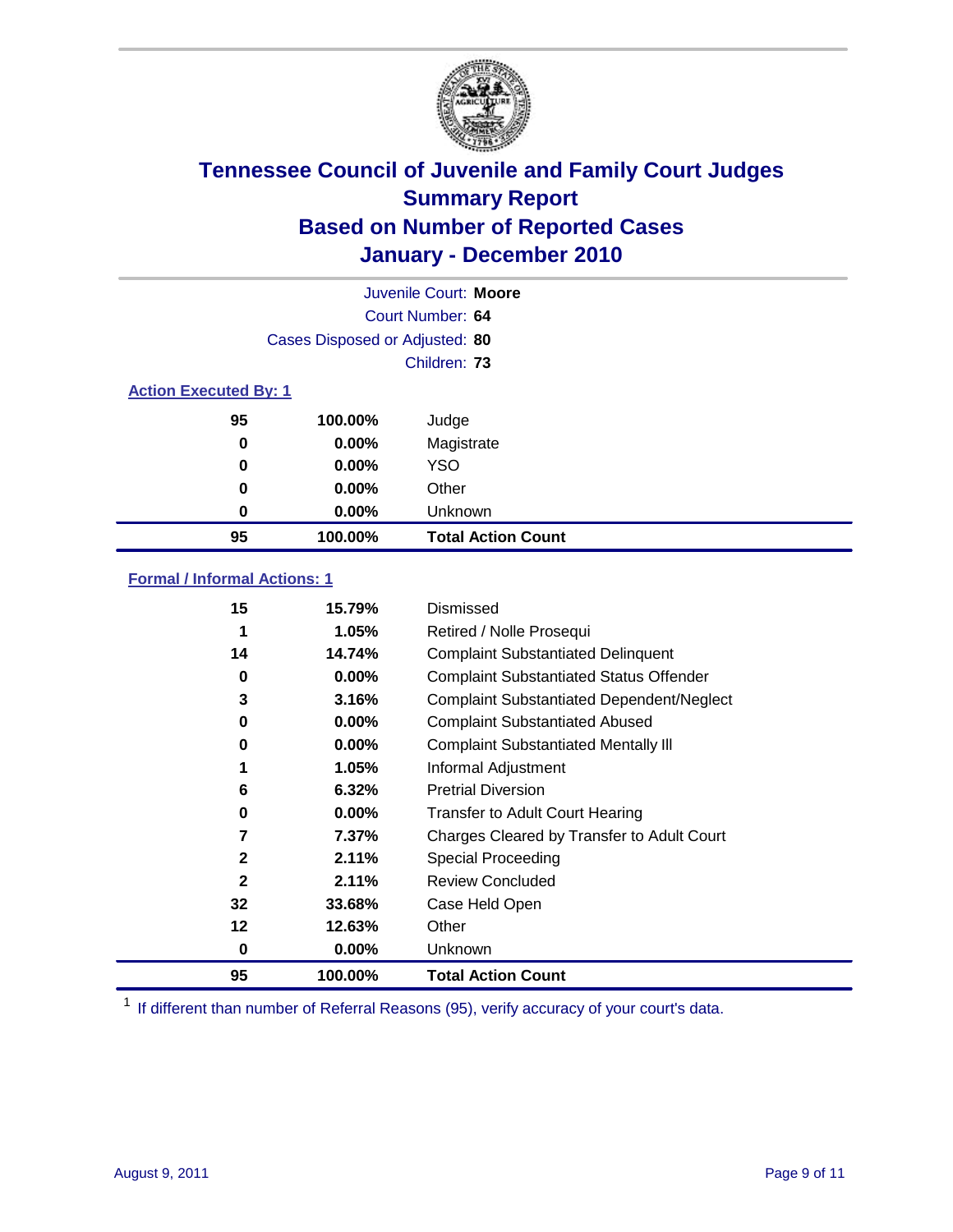

|                       |                                | Juvenile Court: Moore                                 |
|-----------------------|--------------------------------|-------------------------------------------------------|
|                       |                                | Court Number: 64                                      |
|                       | Cases Disposed or Adjusted: 80 |                                                       |
|                       |                                | Children: 73                                          |
| <b>Case Outcomes:</b> |                                | There can be multiple outcomes for one child or case. |
| 16                    | 13.91%                         | <b>Case Dismissed</b>                                 |
| 1                     | 0.87%                          | Case Retired or Nolle Prosequi                        |
| 3                     | 2.61%                          | Warned / Counseled                                    |
| 26                    | 22.61%                         | <b>Held Open For Review</b>                           |
| 1                     | 0.87%                          | Supervision / Probation to Juvenile Court             |
| 6                     | 5.22%                          | <b>Probation to Parents</b>                           |
| 0                     | 0.00%                          | Referral to Another Entity for Supervision / Service  |
| 0                     | 0.00%                          | Referred for Mental Health Counseling                 |
| 0                     | 0.00%                          | Referred for Alcohol and Drug Counseling              |
| 0                     | 0.00%                          | Referred to Alternative School                        |
| 0                     | 0.00%                          | Referred to Private Child Agency                      |
| 0                     | 0.00%                          | Referred to Defensive Driving School                  |
| 0                     | 0.00%                          | Referred to Alcohol Safety School                     |
| 0                     | 0.00%                          | Referred to Juvenile Court Education-Based Program    |
| 0                     | 0.00%                          | Driver's License Held Informally                      |
| 0                     | 0.00%                          | <b>Voluntary Placement with DMHMR</b>                 |
| 0                     | 0.00%                          | <b>Private Mental Health Placement</b>                |
| 0                     | 0.00%                          | <b>Private MR Placement</b>                           |
| 0                     | 0.00%                          | Placement with City/County Agency/Facility            |
| 0                     | 0.00%                          | Placement with Relative / Other Individual            |
| 1                     | 0.87%                          | Fine                                                  |
| 21                    | 18.26%                         | <b>Public Service</b>                                 |
| 11                    | 9.57%                          | Restitution                                           |
| 0                     | 0.00%                          | Runaway Returned                                      |
| 3                     | 2.61%                          | No Contact Order                                      |
| 0                     | 0.00%                          | Injunction Other than No Contact Order                |
| 0                     | 0.00%                          | <b>House Arrest</b>                                   |
| 0                     | 0.00%                          | <b>Court Defined Curfew</b>                           |
| 0                     | 0.00%                          | Dismissed from Informal Adjustment                    |
| 0                     | 0.00%                          | <b>Dismissed from Pretrial Diversion</b>              |
| 0                     | 0.00%                          | Released from Probation                               |
| 2                     | 1.74%                          | <b>Transferred to Adult Court</b>                     |
| 1                     | 0.87%                          | <b>DMHMR Involuntary Commitment</b>                   |